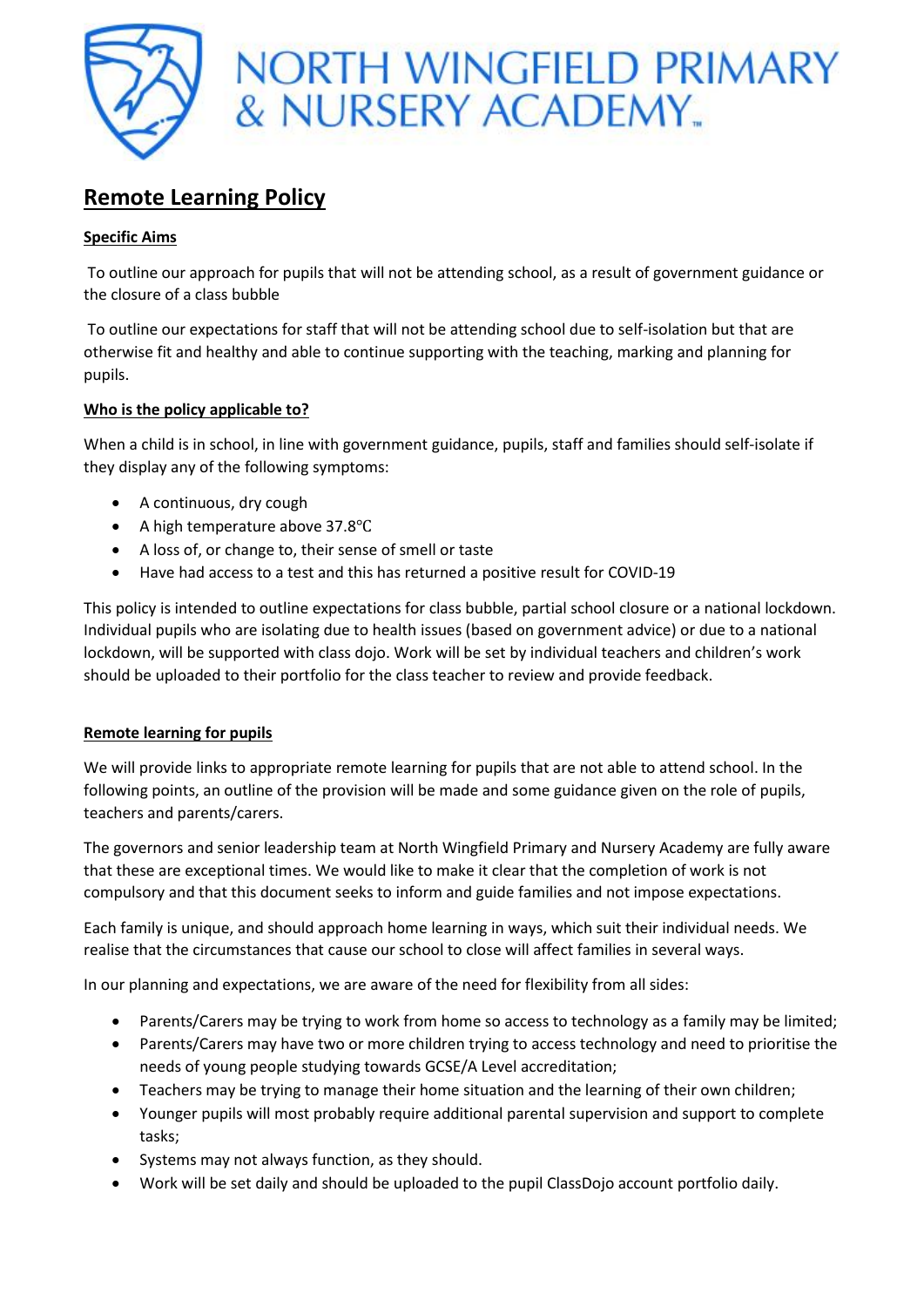Work can be uploaded as it is completed.

### **Teacher expectations**

Teachers will plan lessons that are relevant to the curriculum focus for that year group and endeavour to supply resources to support tasks for home learners.

Key Stage 2 children are expected to complete 4 hours of learning a day. Key Stage 1 children are expected to complete 3 hours of learning a day.

Work for English, Maths and other subjects will be uploaded the child's Class Dojo page. Teachers will provide:-

- Links to daily Literacy Lessons- there will be a mixture of Spelling Shed and school created lessons.
- Links to daily Maths lessons these will be a mixture of Daily Ten, TT-Rockstars, White Rose Maths and school created lessons.
- Any resources used, including websites and worksheets should, where possible, be shared with home learners via the class story.
- Afternoon Lessons will be a menu linked to a specific topic. Where possible this will be a whole approach.
- Staff will add these resources to their class story page electronically and it will be the responsibility of families to print/use these resources at home (or contact the school to ask for a 'paper pack').
- Teachers will respond promptly, within reason, to requests for support from families at home. This should be done via the message function on ClassDojo.

Staff and parents/carers should communicate via the ClassDojo message function.

- Communication where pupils are accessing remote learning, they should receive a weekly phone call to check how work is going. This may be undertaken by the class teacher or class teaching assistant.
- All pupils self-isolating will receive at least one weekly phone call from their class teacher, this will be within teachers working hours and from either a withheld number or the school number.
- Feedback on work should be given via ClassDojo portfolio and rewards given via Dojo points.
- Work which requires additional amendments should have an explanation and be sent back to pupils.
- Should a staff member require support with the use of technology, it is their responsibility to seek this support in school and Senior Leaders will ensure that support is given promptly.

Family (pupil/parent/carer) role:

- Where possible, it is beneficial for young people to maintain a regular and familiar routine. North Wingfield Primary and Nursery Academy would recommend that each 'school day' maintains structure.
- If a class bubble is isolated, the children will be sent home with their home reading book in addition to a Home Learning Book– this is so that work that children complete at home can be kept safe
- Should anything be unclear in the work that is set, parents/carers can communicate with class teachers via the message function on ClassDojo or by contacting the school office. They should make clear which pupil, year group and subject the question relates to.
- We would encourage parents/carers to support their children's work, by viewing the work set together, and then making appropriate plans to complete the work together. This can include finding an appropriate place to work and, to the best of their ability, supporting pupils with work encouraging them to work with good levels of concentration.